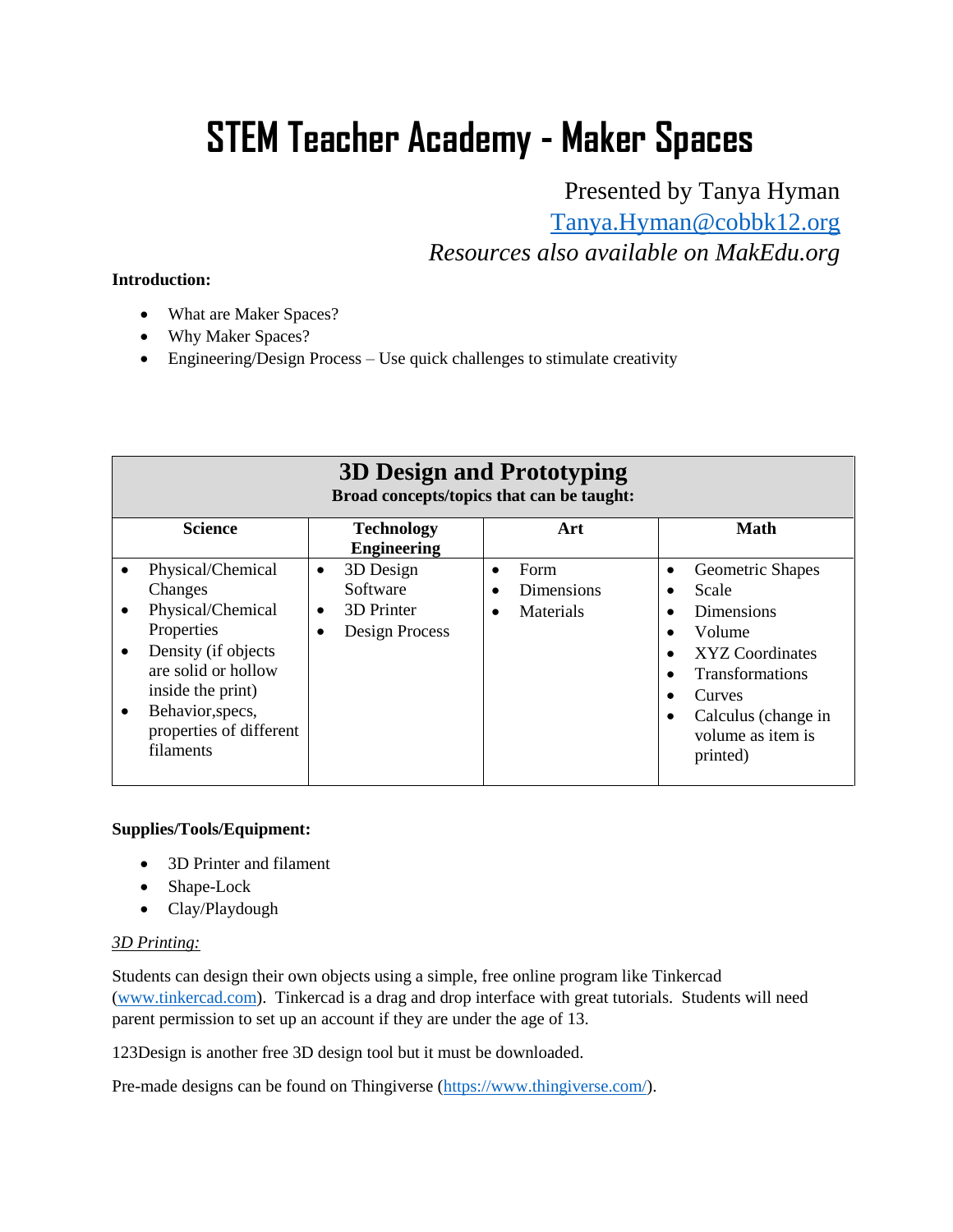Once a 3D file has been created, it is downloaded and imported into the software that controls the 3D printer.

There are many different types of 3D printer filament. The most commonly used types are ABS and PLA. MatterHackers.com has some great information about the different types of filament and how to work with them. You will also want to consult the printer manufactuer's instructions.

The printer shown today is the Lulzbot Mini [\(www.lulzbot.com\)](http://www.lulzbot.com/) and costs \$1,250.00.

# *Other Prototyping Materials and tools*

Shape-Lock is a plastic that has a very low melting point. It comes as pellets that can then be placed in hot water, melted, sculpted and cooled to form a rigid prototype. The plastic can be melted over and over again. This is a great way to test a design or to prototype "curvier" objects.

Clay and play-dough also make great, inexpensive prototyping materials.

This site has some excellent information on other materials to use for prototyping:

<http://makingsociety.com/2014/03/modelling-clay-moldable-plastic-for-prototyping/>

| <b>Basic Hand Tools/Power Tools</b><br>Broad concepts/topics that can be taught:                                                                                                                                            |                                                                   |                                                   |                                                                                                                                                                                      |  |
|-----------------------------------------------------------------------------------------------------------------------------------------------------------------------------------------------------------------------------|-------------------------------------------------------------------|---------------------------------------------------|--------------------------------------------------------------------------------------------------------------------------------------------------------------------------------------|--|
| <b>Science</b>                                                                                                                                                                                                              | <b>Technology</b><br><b>Engineering</b>                           | Art                                               | <b>Math</b>                                                                                                                                                                          |  |
| Physical/Chemical<br>$\bullet$<br>Changes<br>Physical/Chemical<br>$\bullet$<br>Properties<br>Behavior, specs,<br>$\bullet$<br>properties of different<br>materials<br>Simple Machines<br>٠<br>Forces and Motion<br>Friction | Power tools<br>$\bullet$<br>Safety<br>Design Process<br>$\bullet$ | Form<br>$\bullet$<br>Dimensions<br>Materials<br>٠ | Geometric Shapes<br>$\bullet$<br>Scale<br><b>Dimensions</b><br>Volume<br>$\bullet$<br>XYZ Coordinates<br>$\bullet$<br>Measurement<br>$\bullet$<br>Torque (on drills for<br>instance) |  |

#### **Supplies/Tools/Equipment:**

- Safety goggles, gloves, hearing protection, dust mask
- Basic hand tools
- Power tools Dremel, drill, sander, saw

#### *Safety*

Students should always wear Safety goggles when operating power tools – especially ones that cut or may result in flying particles.

Dust masks are helpful when sawing or cutting material that results in fine particles (wood and plastic). They are also great to wear if students use spray paint.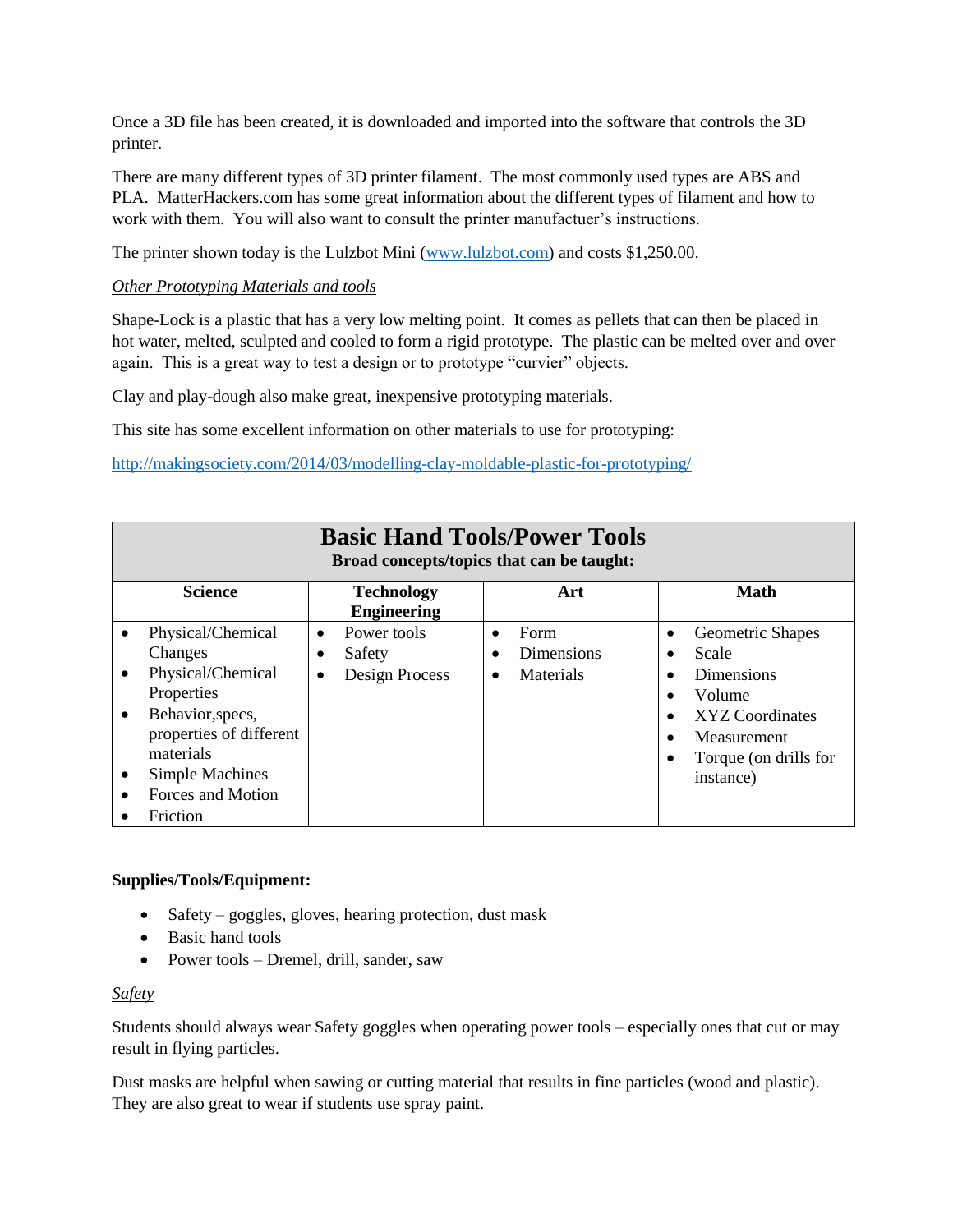#### *Basic Hand Tools*

Stock up on basic hand tools such as screwdrivers, pliers (flat and needle nosed), hammers, and socket wrenches. It is also nice to have an assortment of Allen wrenches/hex keys and small screwdrivers (like the ones used for eyeglasses) for electronic "dissections". Heavy duty tin snips make cutting through thick plastic and metal easier. Most of these tools can be found in ready-made home tool kits.

You may also want to include a small saw (keyhole or pull saw) as well as a hand drill.

Students may not be familiar with basic tool names so take a moment to teach them, for instance, the difference between a flat head and Philips head screwdriver.

There's a fantastic poster called "The Chart of Hand Tools" that would be a great addition to a school Maker Space. It has labeled images of many common tools, organized by their function.

#### *Power Tools*

Dremel tools are a great addition to a school Maker Space. They are affordable and can be used in many different ways. Make sure students are trained on safe operation and wear safety goggles.

Electric drills are also fairly easy for older children to learn to use effectively. Again, training and safety are a must.

I've also had students use a palm sander effectively.

If your school is fortunate to have the space and funding, there are also several bench tools that are great for Maker Spaces including jigsaws, drill presses, and table saws. These larger tools require more stringent supervision and safety training than smaller tools.

| <b>Electronics</b><br>Broad concepts/topics that can be taught: |                                                                                                                             |                                                                                                                                                                                             |                        |                          |           |                                                                          |
|-----------------------------------------------------------------|-----------------------------------------------------------------------------------------------------------------------------|---------------------------------------------------------------------------------------------------------------------------------------------------------------------------------------------|------------------------|--------------------------|-----------|--------------------------------------------------------------------------|
|                                                                 | <b>Science</b>                                                                                                              | <b>Technology</b><br><b>Engineering</b>                                                                                                                                                     |                        | Art                      |           | <b>Math</b>                                                              |
| $\bullet$                                                       | Electricity<br><b>Circuits</b><br>Physical/Chemical<br>properties<br>How sensors work<br><b>Motors</b><br>Batteries (cells) | Building and<br>$\bullet$<br>testing circuits<br><b>Sensors</b><br>Design Process<br>Using instruments<br>٠<br>to measure<br>electricity<br>Programming<br>٠<br>(arduinos,<br>raspberry pi) | $\bullet$<br>$\bullet$ | Wearables<br>Kinetic Art | $\bullet$ | Calculations related<br>to electricity (current,<br>voltage, resistance) |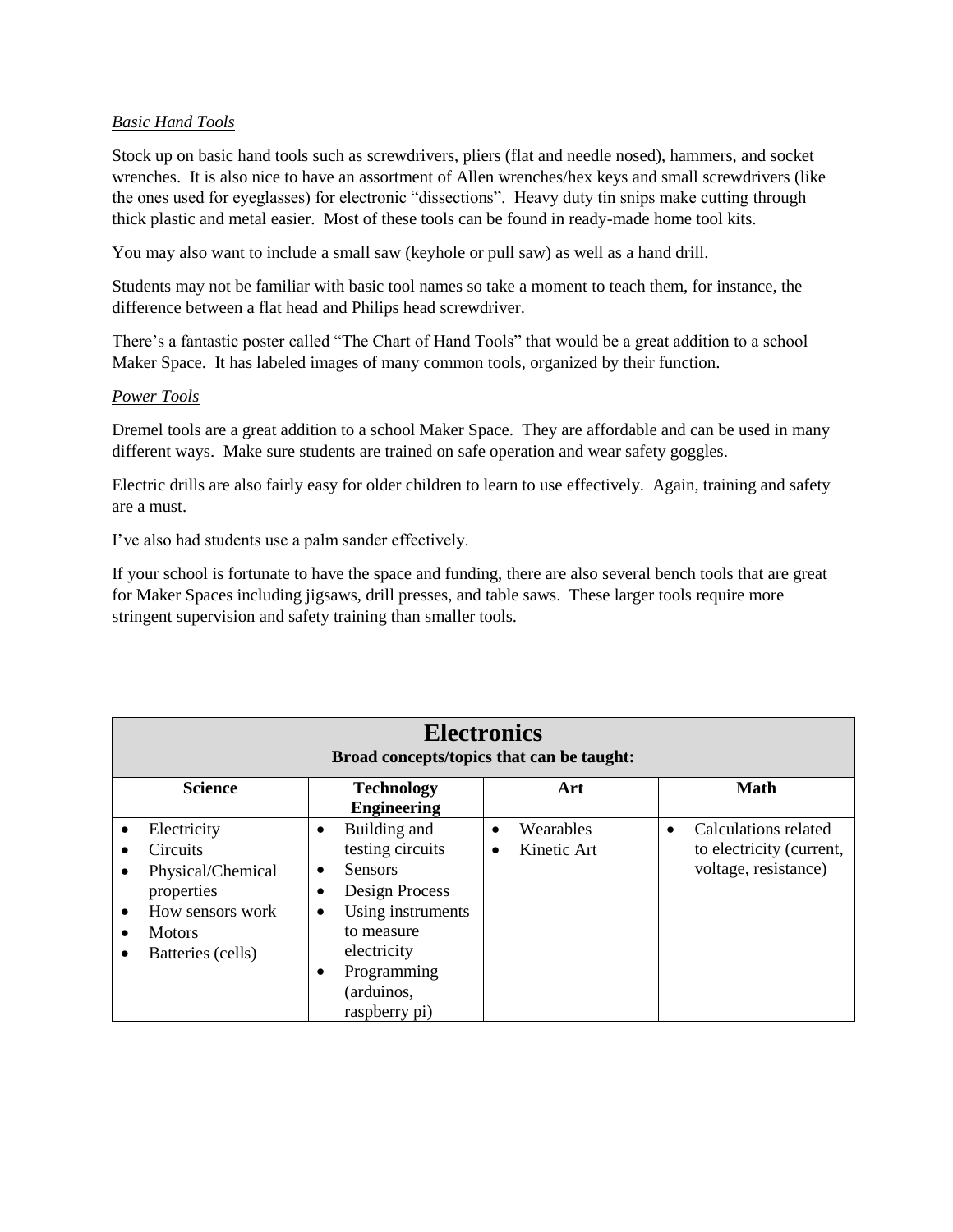### **Supplies/Tools/Equipment:**

- Wire
- Batteries
- Components (motors, lights, sensors, switches)
- Breadboards
- Playdough
- Conductive thread and paint
- MakeyMakey
- Arduinos

# Electricity 101 – tools, schematics

Prior to starting to work with electrical components, students should have a basic understanding of electricity. There are lots of great resources – here are a few to get started:

How Stuff Works: <http://science.howstuffworks.com/environmental/energy/circuit1.htm>

All About Circuits: <http://www.allaboutcircuits.com/textbook/direct-current/chpt-1/electric-circuits/>

Instructables: <http://www.instructables.com/id/Basic-Electronics/>

Spark Fun: <https://learn.sparkfun.com/tutorials/what-is-a-circuit/short-and-open-circuits>

Students should understand the relationship between Voltage, Current and Resistance, how electricity flows through a current and what might cause the circuit to become inoperable – due to be open or shorted.

Basic Components – batteries, LED, breadboard, jumper wires, switches, sensors

Once they have a basic understanding, let students experiment with batteries, wires and lightbulbs to gain further understanding. After that, you can gradually add on more complexity using breadboards and eventually soldered circuitry.

Another way to introduce circuits (especially with younger students) is using "squishy" circuits. These circuits use play dough (conductive made with salt and resistant made with sugar) to manipulate current.

**The Makey Makey** device is also a fantastic and fun way to experiment with electricity in a tangible way. Students can connect different materials to the device and if that material is conductive it will create a closed circuit, allowing for control of different keys on a computer keyboard. There are links to this on the Makey Makey website. Show students that a Makey Makey is a computer input device just like a keyboard.

Students can also easily create paper circuits using button batteries, LED lights and conductive materials like copper tape, conductive paint, wire, pencil graphite or conductive thread.

**Little Bits** are kits containing circuit components that students can easily put together (they are magnetic so they cannot be put together "wrong"). You can also add an Arduino type programmable component that works with an iPad to teach basic programming of a circuit. Snap Circuits are similar but are a little more difficult to use.

# Programmable Circuits

Once students have a basic understanding of circuits, you can add on programming through devices like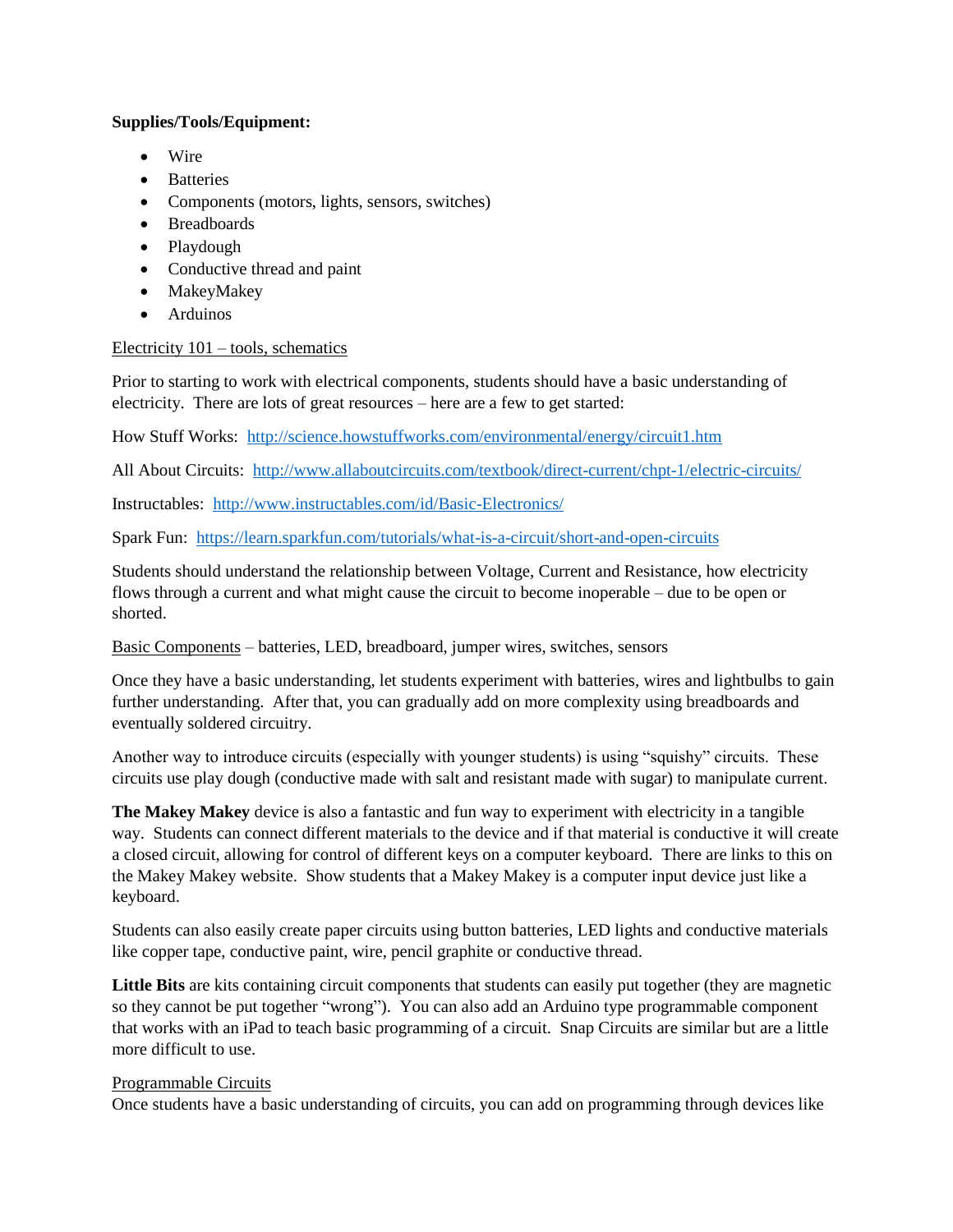**Arduino, Raspberry Pi or Lily Pad**. These allow students to control how, when and how long various components of the circuit are active. Arduino is a bit simpler for beginners - for a brief description of the difference between the two most popular, Arduino and Raspberry Pi, read through this article from MAKE Magazine: [http://makezine.com/2015/12/04/admittedly-simplistic-guide-raspberry-pi-vs](http://makezine.com/2015/12/04/admittedly-simplistic-guide-raspberry-pi-vs-arduino/)[arduino/.](http://makezine.com/2015/12/04/admittedly-simplistic-guide-raspberry-pi-vs-arduino/)

The Lily Pad controller is specially designed to be used as a sew-able circuit using conductive thread. There are many components that operate with the Lily Pad that have special fasteners designed for the purpose of sewing them to textiles.

Resources for Arduino:

Arduino software (free – you must use it to program the Arduino) <https://www.arduino.cc/en/Main/Software>

Arduino Site has lots of information on getting started - <https://www.arduino.cc/en/Guide/Introduction>

Spark Fun - <https://learn.sparkfun.com/tutorials/what-is-an-arduino>

| <b>Sewing</b><br>Broad concepts/topics that can be taught:                 |                                                                                                |                                                                                                                                           |                                                                                                                                |  |
|----------------------------------------------------------------------------|------------------------------------------------------------------------------------------------|-------------------------------------------------------------------------------------------------------------------------------------------|--------------------------------------------------------------------------------------------------------------------------------|--|
| <b>Science</b>                                                             | <b>Technology</b><br><b>Engineering</b>                                                        | Art                                                                                                                                       | Math                                                                                                                           |  |
| Behavior, properties<br>$\bullet$<br>of different fabrics<br>and materials | Sewing Machine<br>$\bullet$<br>Pattern design<br>$\bullet$<br>Conductive fabric<br>and threads | Form<br>$\bullet$<br>Dimensions<br>Materials<br>٠<br><b>Textiles</b><br>$\bullet$<br>Cultural aspects of<br>textiles and their<br>designs | Geometric Shapes<br>$\bullet$<br>Scale<br>Dimensions<br><b>Transformations</b><br><b>Measurements</b><br>Patterns<br>$\bullet$ |  |

# **Supplies/Tools/Equipment:**

- Needles
- Thread
- Paper
- Fabric
- Scissors
- Pins
- Sewing Machine
- Tape Measure/Ruler
- Fasteners: snaps, Velcro, buttons, hook/eye, magnets
- Grommet tool and grommets
- Freezer Paper (for pattern making)
- Iron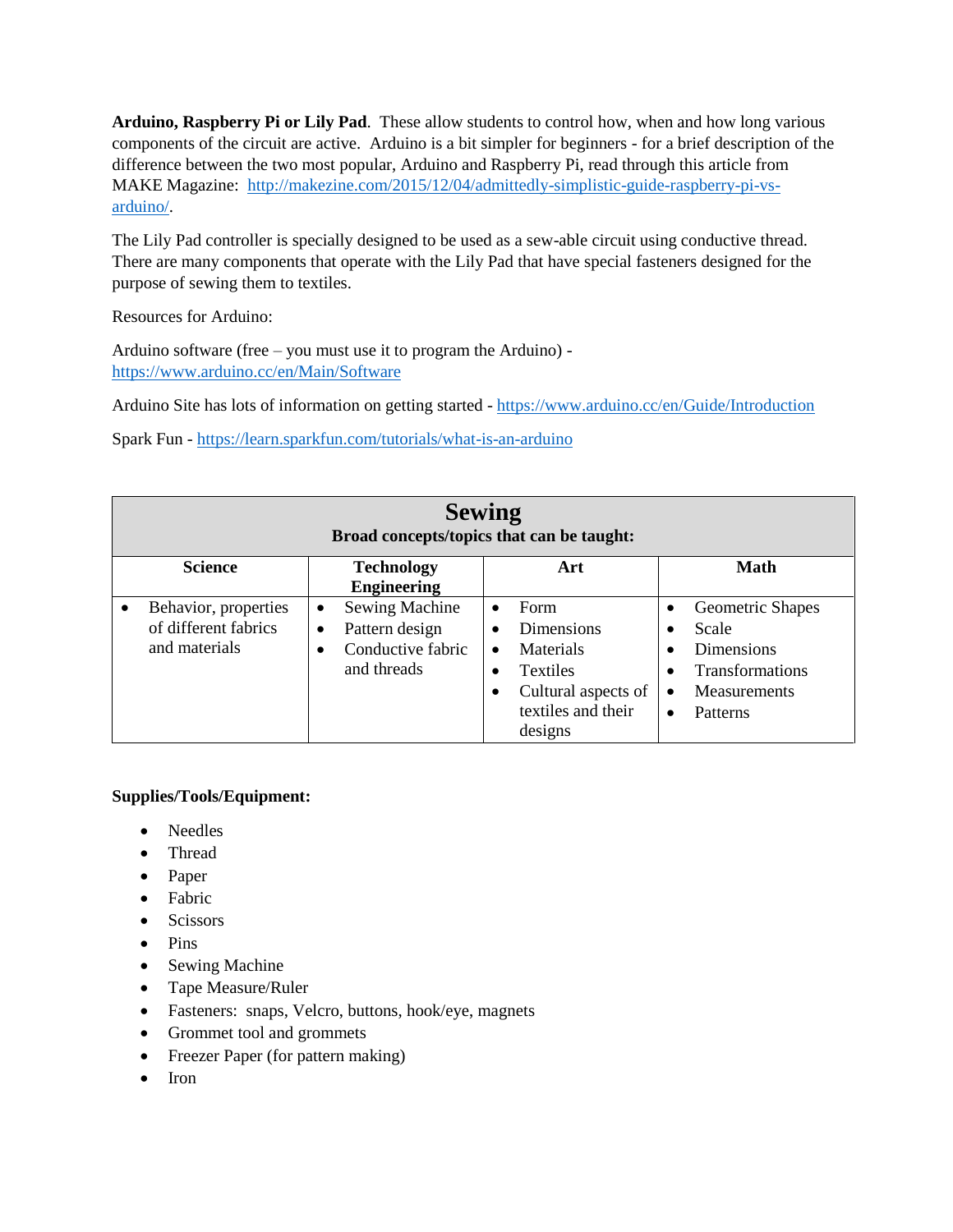Sewing can be done by hand or machine. Students can learn quite a bit about how different fabrics have different qualities and can be used to "sculpt" garments or other items.

Experiment with different fasteners and how to choose the best one for the job.

Tie in to math by teaching students about quilting and pattern making. How to translate a design into a pattern for a quilt by adding appropriate seam allowances for sewing.

Discuss how quilt designs have been used throughout history to communicate and record information about different societies.

| <b>Other Cool Tools, Materials and Links</b><br>Broad concepts/topics that can be taught:                                                                                                                                                |                                                                                                                                                                       |                                                                        |                                                                          |
|------------------------------------------------------------------------------------------------------------------------------------------------------------------------------------------------------------------------------------------|-----------------------------------------------------------------------------------------------------------------------------------------------------------------------|------------------------------------------------------------------------|--------------------------------------------------------------------------|
| <b>Science</b>                                                                                                                                                                                                                           | <b>Technology</b><br><b>Engineering</b>                                                                                                                               | Art                                                                    | <b>Math</b>                                                              |
| Physical/Chemical<br>Changes<br>Physical/Chemical<br>Properties<br><b>Thermal Energy</b><br>(thermocrhomic<br>pigments, shrink<br>dinks)<br>Sound<br>Vibrations/Waves<br>Energy<br>Transofrmation<br>Light/Lenses<br>Stereoscopic Vision | Properties of<br>$\bullet$<br>different materials<br>(ie. which tape or<br>glue to use for<br>which purpose)<br>Design Process<br>Which tool to use<br>for which job? | Form<br>$\bullet$<br>Dimensions<br>$\bullet$<br>Materials<br>$\bullet$ | Geometric Shapes<br>٠<br>Scale<br>Dimensions<br>Measurement<br>$\bullet$ |

- $\bullet$  Heat Gun melting plastic, thermochromic pigment
- Glue Gun
- Soldering Iron
- Toaster Oven Shrinky Dinks, Baking Polymer Clay, Melting Crayons
- Blender can be used to grind up paper and dryer lint with water to make paper pulp
- Hot Plate
- Hair Dryer
- Staple Gun
- Box Cutter and Xacto knife (for use by adult or older students)
- Old Electronics DVD/VCR players, computers, phones, remotes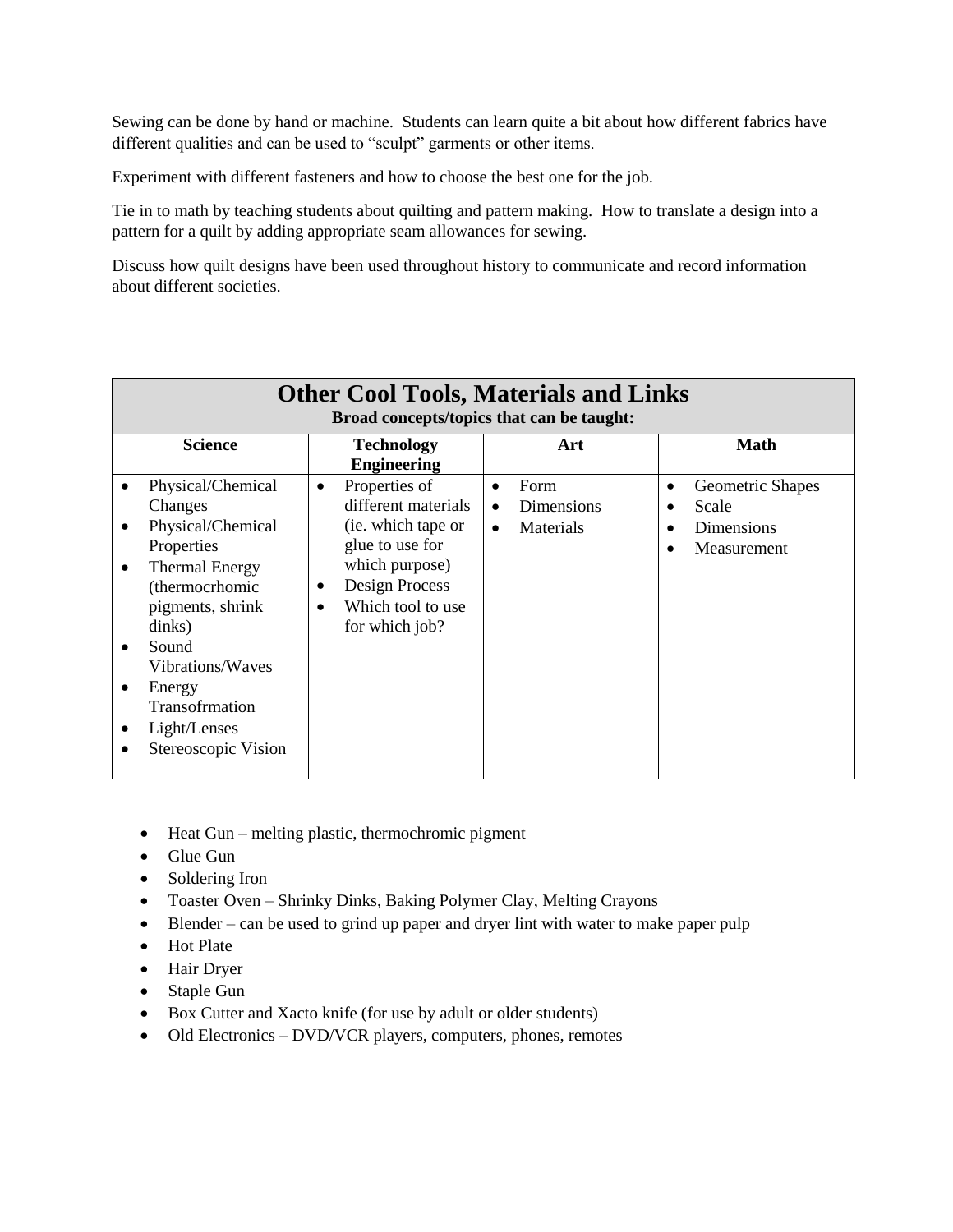# *Other Cool Stuff:*

**The Extraordinaires Design Studio** – Great little game/kit that can be used to prompt students for design challenges. Comes in a "Deluxe" version for \$39.99 or a "Pro" version for \$79.99. [https://www.extraordinaires.com/.](https://www.extraordinaires.com/) You can also purchase just the sets of challenge cards (Inventions or Buildings) for \$19.99.

**Screen printing** – Speedball makes several different kits for screen printing. The photo emulsion in the kits is a great way to demonstrate chemical/physical changes. Speedball Screen printing information: [http://www.speedballart.com/our-products.php?cat=21.](http://www.speedballart.com/our-products.php?cat=21) Purchase these kits from Amazon or most art/craft supply websites and stores (like Michael's).

**Google Cardboard** – Make your own VR (Virtual Reality) viewer. Google Cardboard has a downloadable template that students can use to make their own viewer (you will have to purchase the lenses for it). You can also purchase pre-made viewers from many different sources. Videos can easily be found on YouTube (search for Google Cardboard or VR videos). <https://vr.google.com/cardboard/>

**3D Hologram Effect Viewer** – Download and print on transparency film (make sure it's for printers) or print on paper and trace onto transparent film (any kind). Cut out, fold and secure the ends. Search for "3D hologram videos" on YouTube, play a video and place the viewer on your phone to experience a hologram effect. Link to the template is here:

[http://makedu.weebly.com/uploads/3/9/3/0/39300727/3d\\_hologram\\_template.pdf](http://makedu.weebly.com/uploads/3/9/3/0/39300727/3d_hologram_template.pdf)

**Arvind Gupta Toys from Trash** – Arvind Gupta has a great website with all sorts of "toys" created from everyday materials. The site includes instructions and explanations for how they work. He's also done a great TED talk on his work. [http://www.arvindguptatoys.com](http://www.arvindguptatoys.com/)

**Landfill Harmonics** – Touching story of a very poor town in Paraguay that used trash from the landfill to create musical instruments for their school. Great to tie into studying sound and gives a real world application that students can identify with. Documentary film site:

<http://www.landfillharmonicmovie.com/>There are also clips on YouTube from news shows like 60 Minutes.

**OK Go** – This band creates very cool videos – many with easy science tie-ins. One of my favorites is for the song "This Too Shall Pass". The video features s a very complex Rube Goldberg machine. Available on YouTube.

**Guitar String Oscillations Videos**– There are several of these on YouTube. Basically, a cell phone video camera is placed inside a guitar and is able to capture the vibrations of the strings. This is a great way to demonstrate sound vibrations in a way we aren't able to detect as easily with our eyes.

**Shrinky Dink Plastic** (Plastic Number 6) – Teach students about the different types of plastic (depending on the recycling number). Plastics have different properties that impact how they can be best used and recycled. Plastic No. 6 is the same as Shrinky Dink plastic. Students can draw a design, measure the dimensions before and after shrinking to talk about scale in math. You can also talk about thermal energy and how/why it causes the plastic to shrink. "How it's Made" has videos on thermoplastic molding that are helpful in illustrating how plastics work.

**Build a Light Bulb** – You can find tutorials for this several places online – one is on Steve Spangler. This is a great way to talk about conductors/resistors, incandescence, light, chemical/physical changes and